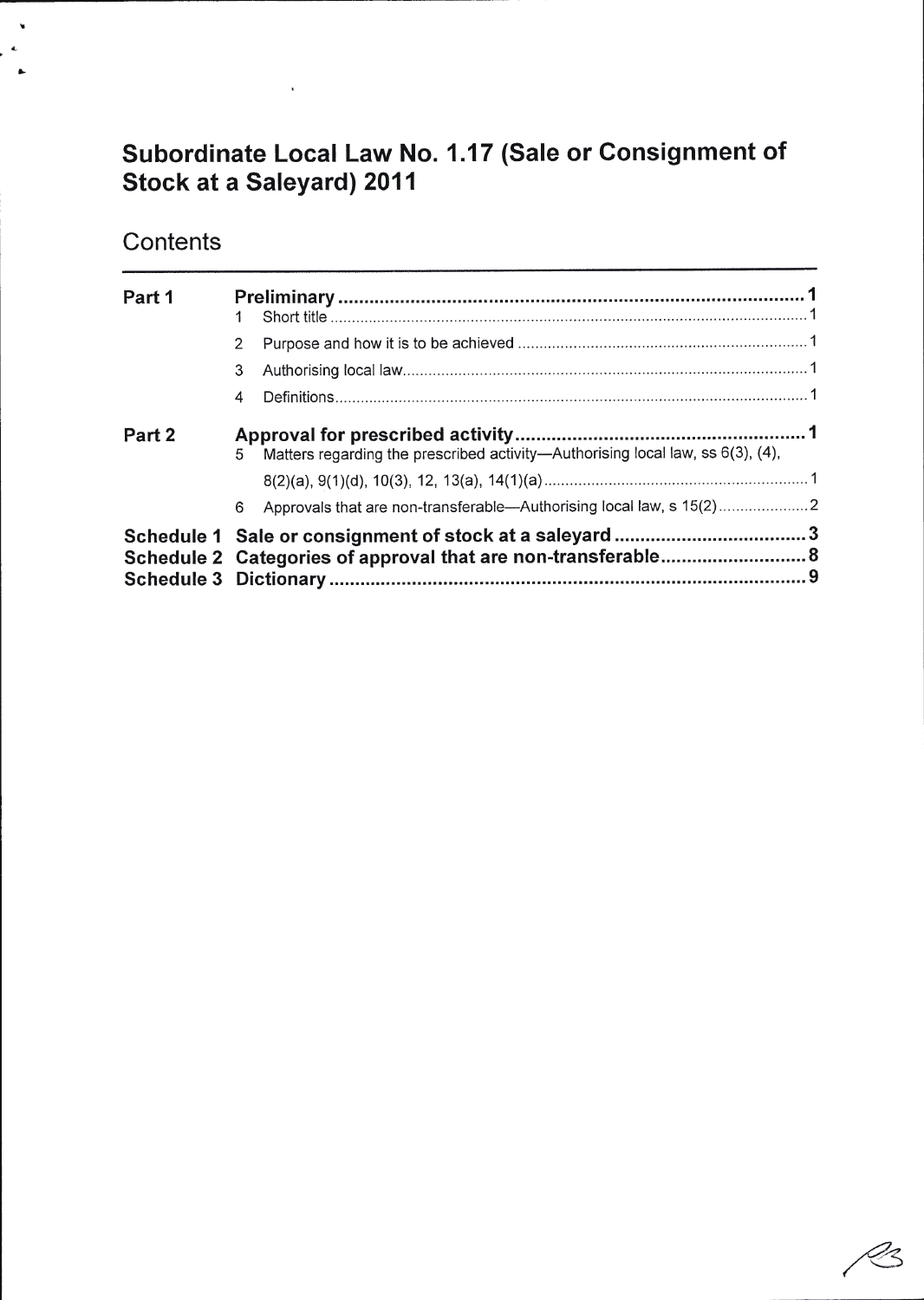### Part <sup>1</sup> **Preliminary**

#### $\mathbf 1$ Short title

This subordinate local law may be cited as Subordinate Local Law No. 1.17 (Sale or Consignment of Stock at a Saleyard) 201I.

#### $\overline{2}$ Purpose and how it is to be achieved

- (1) The purpose of this subordinate local law is to supplement Local Law No. I (Administration) 20II which provides for a legal and procedural framework for the administration, implementation and enforcement of the local government's local laws, subordinate local laws and other regulatory powers, and for miscellaneous administrative matters.
- (2) The purpose is to be achieved by providing for-
	- (a) various matters regarding the granting of approvals for prescribed activities; and
	- (b) further specification of the definitions relevant to various prescribed activities.
- (3) In particular, the purpose of this subordinate local law is to supplement the legal and procedural framework for the prescribed activity named in schedule l, section 1.

### $\overline{3}$ Authorising local law

The making of the provisions in this subordinate local law is authorised by *Local* Law No. 1 (Administration) 2011 (the **authorising local law**).

#### $\overline{\mathbf{4}}$ **Definitions**

- (l) Particular words used in this subordinate local law have the same meaning as provided for in the authorising local law.
- (2) The dictionary in schedule 3 defines particular words used in this subordinate local law.

### Part 2 Approval for prescribed activity

### 5 Matters regarding the prescribed activity--Authorising local law, ss 6(3),  $(4)$ , 8(2)(a), 9(1)(d), 10(3), 12, 13(a), 14(1)(a)

- $(1)$  Schedule 1—
	- (a) names a prescribed activity in section 1; and
	- (b) prescribes the matters specified in this section for the prescribed activity.
- (2) For section 6(3) of the authorising local law, it is declared that section 6(2) of the authorising local law does not apply to the particular activities stated in section 2 of schedule 1.

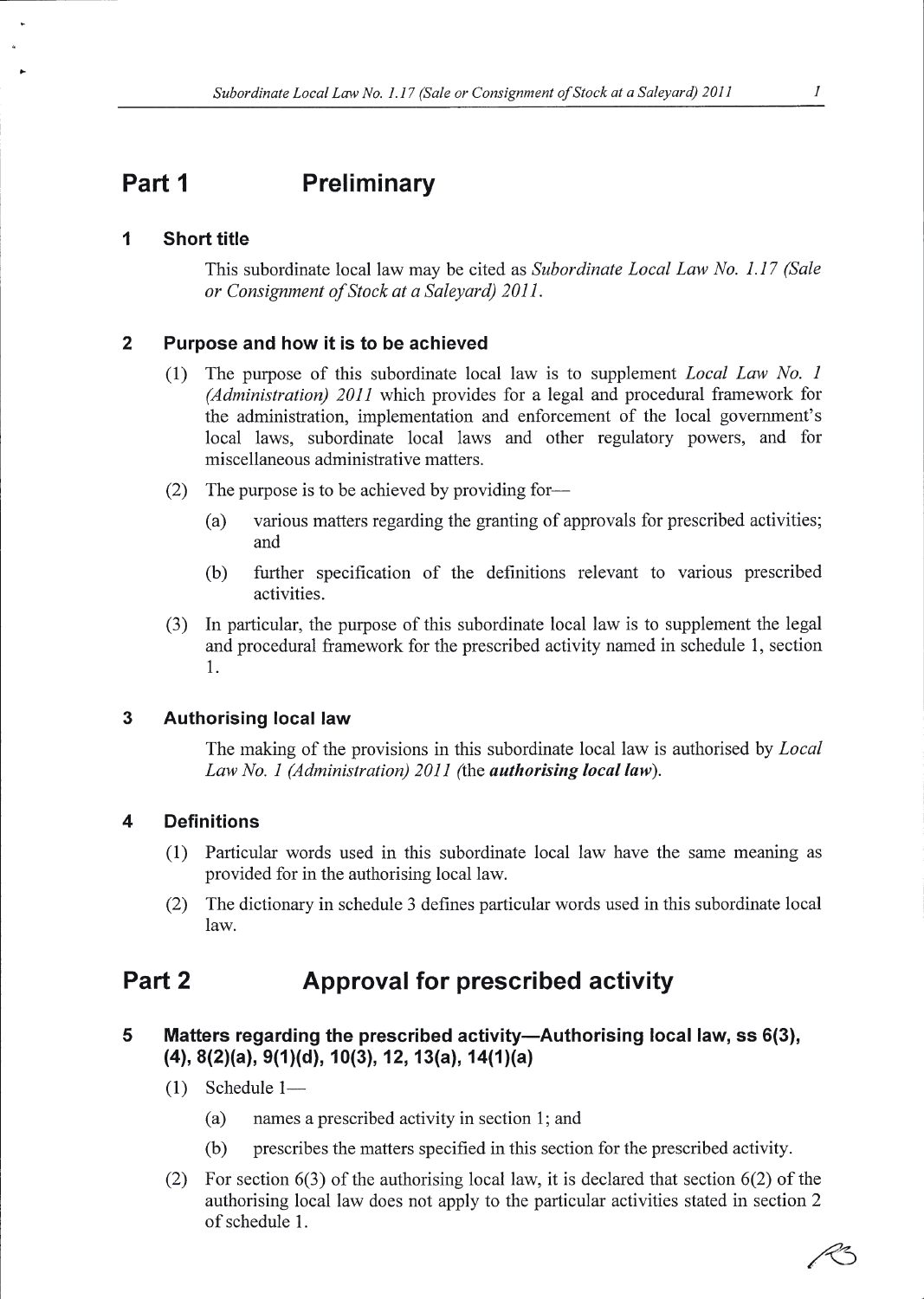- $(3)$  For section  $6(4)$  of the authorising local law, it is declared that the prescribed activity named in section 1 of schedule 1 is a category 2 activity.
- (4) For section 8(2)(a) of the authorising local law, the documents and materials that must accompany an application for approval for the prescribed activity are stated in section 3 of schedule 1.
- (5) For section  $9(1)(d)$  of the authorising local law, the local government may only grant an approval for the prescribed activity if it is satisfied the proposed operation and management of the activity would be consistent with the additional criteria prescribed in section 4 of schedule 1.
- (6) For section 10(3) of the authorising local law, the conditions that must be imposed on an approval for the prescribed activity are stated in section 5 of schedule 1.
- (7) For section 10(3) of the authorising local law, the conditions that will ordinarily be imposed on an approval for the prescribed activity are stated in section 6 of schedule l.
- (8) For section 13(a) of the authorising local law, the term of an approval for the prescribed activity is provided for in section 7 of schedule 1.
- (9) For section  $14(1)(a)$  of the authorising local law, the further term for renewal or extension of an approval for the prescribed activity is provided for in section 8 of schedule 1.
- (10) For section 12 of the authorising local law, in Table 1 of schedule  $1-$ 
	- (a) column I lists the application requirements for which the local government may accept as evidence the certificate of a third party certifier; and
	- (b) column 2 lists the individuals or organisations that are declared to be third party certifiers for the corresponding application requirement in column 1; and
	- (c) column 3 lists the qualifications that are necessary for an individual or organisation to be a third party certifier for the corresponding application requirement in column 1.

#### 6 Approvals that are non-transferable-Authorising local law, s 15(2)

For section 15(2) of the authorising local law, it is declared that the categories of approval listed in schedule 2 are non-transferable.

R2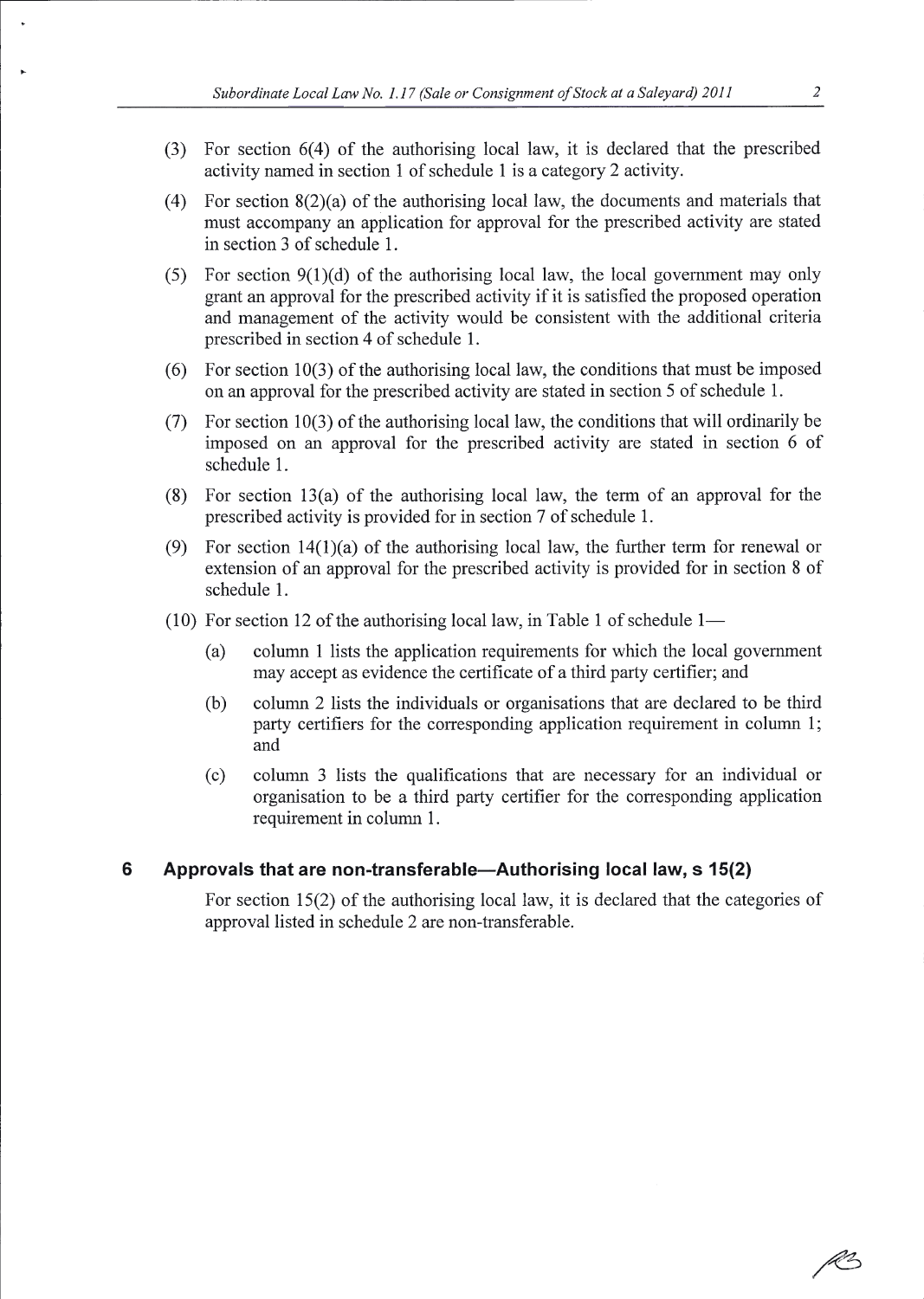# Schedule 1 Sale or consignment of stock at a saleyard

Section 5

## 1. Prescribed activity

A person uses the saleyard for a prescribed activity if the person-

- (a) sells or offers to sell stock by auction or otherwise at the saleyard; or
- (b) consigns stock from the saleyard.

## 2. Activities that do not require an approval under the authorising local law

No activities stated.

## 3. Documents and materials that must accompany an application for an approval

- (l) The name of the applicant.
- $(2)$  Details of
	- (a) why the applicant requires the approval; and
	- (b) the principal place of business of the applicant.
- (3) The period during which the applicant requires the approval.

## 4. Additional criteria for the granting of an approval

- (l) The applicant must be a fit and proper person to be permitted to use the saleyard for the prescribed activity.
- (2) If the applicant proposes to sell or consign stock as agent for others, the applicant must be able to lawfully carry on the business of the sale or consignment of stock as agent for others under any other relevant law, for example, the Property Agents and Motor Dealers Act 2000.
- (3) Without limiting the matters which the local government may consider in deciding whether to grant an approval, in considering whether the applicant is a fit and proper person, the local government may take into account-
	- (a) each conviction of the applicant for an offence under Local Law No. <sup>6</sup> (Operation of Saleyards) 201I or a corresponding former local law or similar law applying to another saleyard facility; and
	- (b) the history of the applicant in relation to non-payment or persistent late payment of fees and charges payable in respect of the use of the saleyard under Local Law No. 6 (Operation of Saleyards) 2011 or a corresponding former local law, or a similar law applying to another salevard facilitv.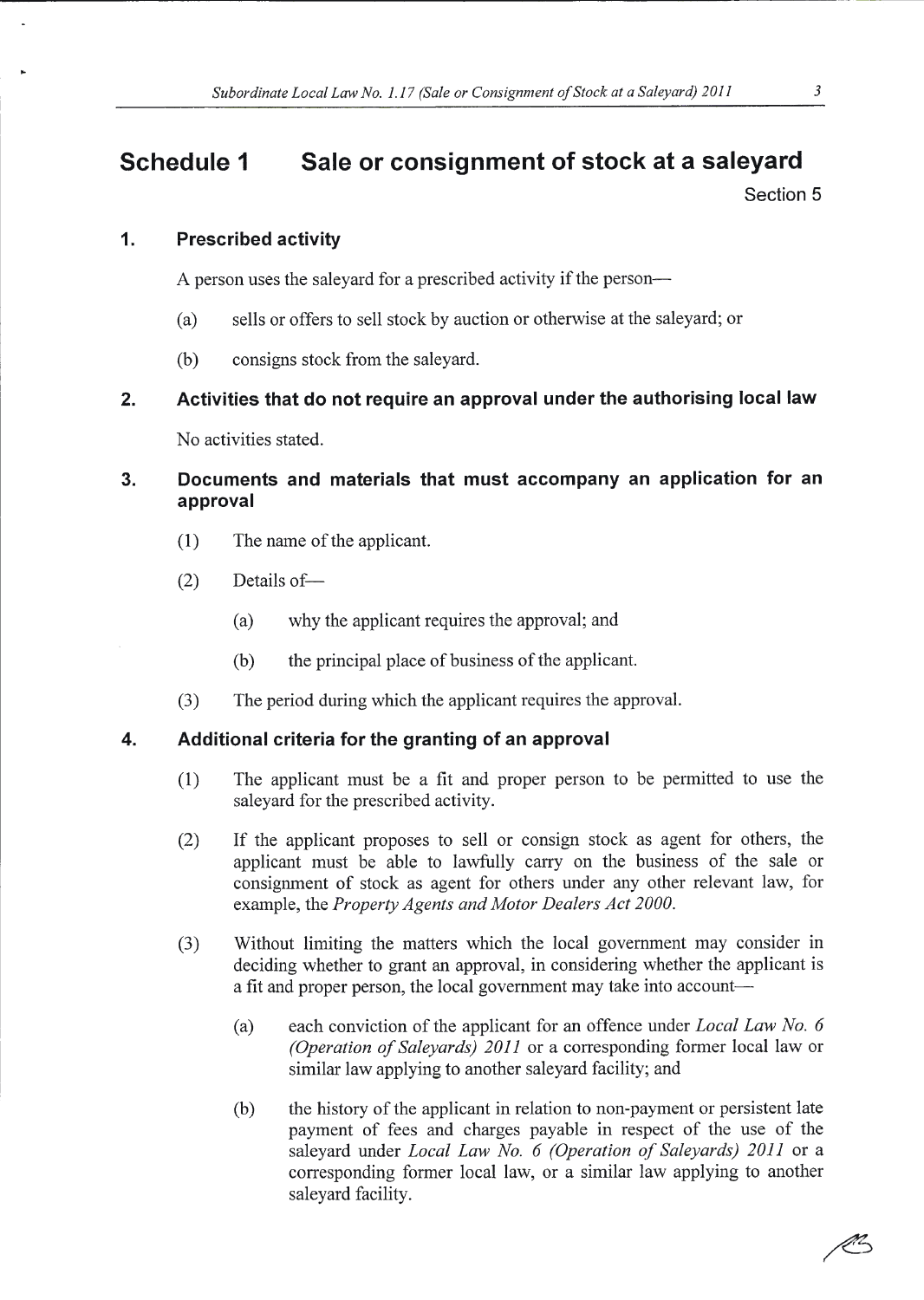#### 5. Conditions that must be imposed on an approval

No conditions stated.

### 6. Conditions that will ordinarily be imposed on an approval

- (1) Stock must not be sold or offered for sale at any place at the saleyard other than the pens designated as selling pens by the local government at the saleyard.
- (2) The local govemment may, from time to time, nominate a particular day of the week as a regular sale day for the sale of stock, for example, each of the following-
	- (a) bulls;
	- (b) store cattle;
	- (c) prime cattle.
- The local govemment may, from time to time, change a regular sale day for the sale of stock or a specified type of stock at the saleyard. (3)
- The approval holder must-(4)
	- (a) at all times during the currency of the approval, have and maintain <sup>a</sup> place of business in the local government area of the local government; and
	- (b) use the saleyard for the operation of the prescribed activity on a bona fide commercial basis, for example, the prescribed activity must be undertaken at the saleyard-
		- (i) regularly; and
		- (ii) except where circumstances beyond the control of the approval holder do not permit-on each regular sale day for the sale of stock at the saleyard.
- The approval holder must provide all labour which is necessary to facilitate the reception, yarding, removal and delivery of stock in the custody, or under the control, of the approval holder which are brought into the saleyard.  $(5)$
- If stock are delivered to the saleyard for sale by the approval holder, the approval holder must- (6)
	- (a) count the stock delivered to the saleyard, note any anomalies and put the stock into holding yards as directed by an authorised person; and
	- (b) if the stock are cattle-paint vendor numbers on the cattle in the manner directed by an authorised person; and
	- (c) complete the reception/delivery docket in the prescribed form of the local government for all stock entering and leaving the saleyard; and

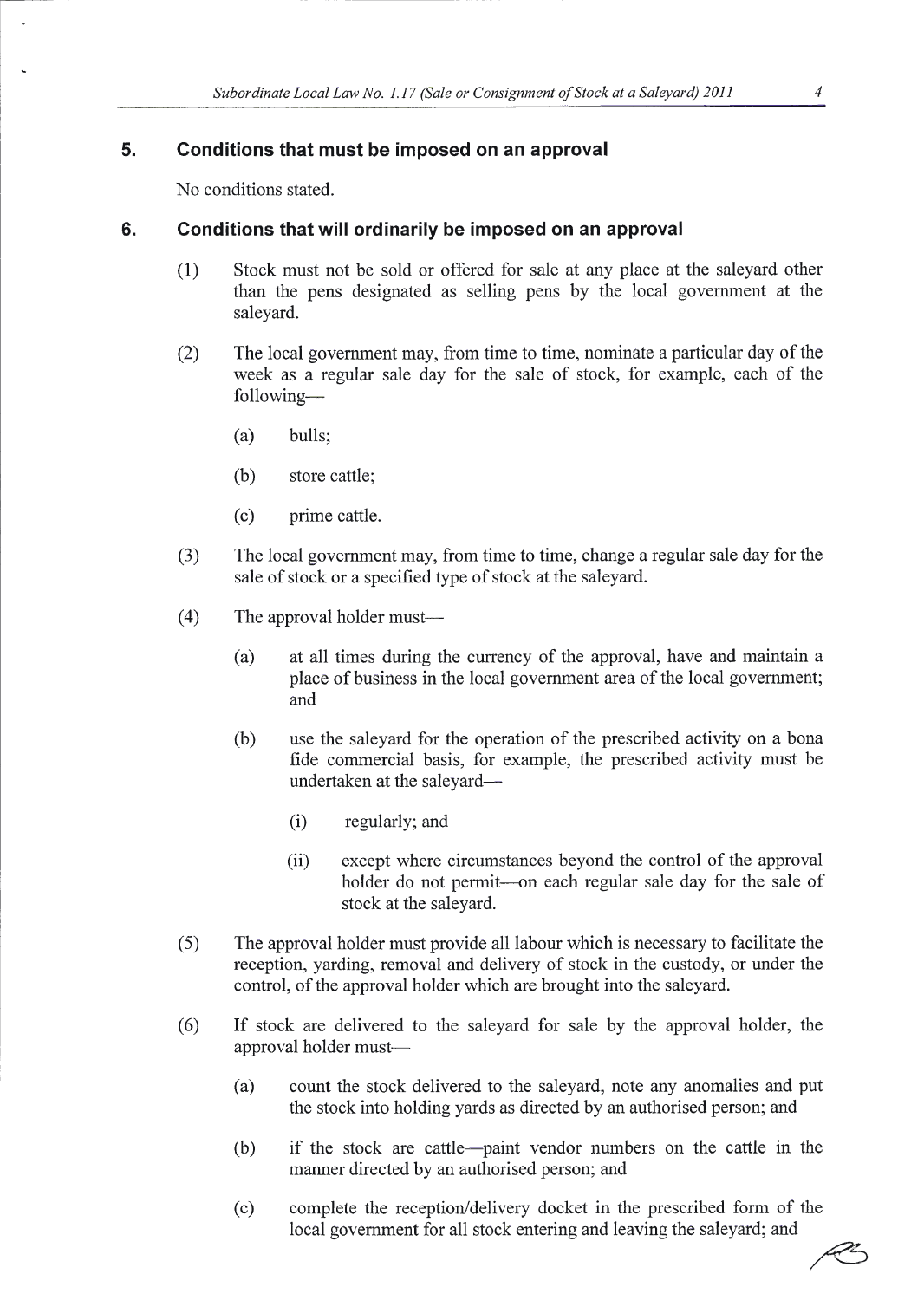- (d) if 1 or more of the stock escape from the saleyard-bring the stock under control and procure the safe return of the stock to the saleyard; and
- (e) not supply or make available for consumption by the stock any fodder unless the fodder is accompanied by, and the approval holder produces to an authorised person on demand-
	- (i) a commodity vendor declaration which satisfies the prescribed criteria for fodder; and
	- (ii) a certificate of analysis for chemical residues from a laboratory which holds a current accreditation from the National Association of Testing Authorities which satisfies the prescribed criteria for fodder; and
	- (iii) a complete and continuous written record which-
		- (A) tracks the production, harvesting, storage and transportation of the fodder at all times up to and including delivery of the fodder to the saleyard; and
		- (B) identifies the fodder fed to stock by reference to <sup>a</sup> specified period; and
		- (C) identifies the stock to which the fodder was fed during the specified period; and
		- (D) identifies the pens in which the stock were located during the specified period; and
- (f) not request that the local government allocate, for the sale of stock by the approval holder on a sale day, a number of selling pens in excess of the number of selling pens reasonably required to accommodate the stock to be offered for sale by the approval holder on the sale day; and

### Example-

If 6,000 or less cattle are offered for sale at the saleyard on a sale day, 18 cattle should be allocated to each selling pen.

If more than 6,000 cattle are offered for sale at the saleyard on a sale day-

- (a) firstly, l8 caftle (limited to steers and heifers) should be allocated to each selling pen; and
- (b) secondly, 15 cattle (limited to cows) should be allocated to each selling pen.

ln any event, an approval holder should consult with the authorised person responsible for the allocation of selling pens if issues about the health, safety or wellbeing of cattle arise as a result of the allocation of selling pens.

- ensure that all stock are provided with sufficient food and water; and (g)
- (h) if 1 or more stock at the saleyard contract, or is suspected of contracting, a disease-

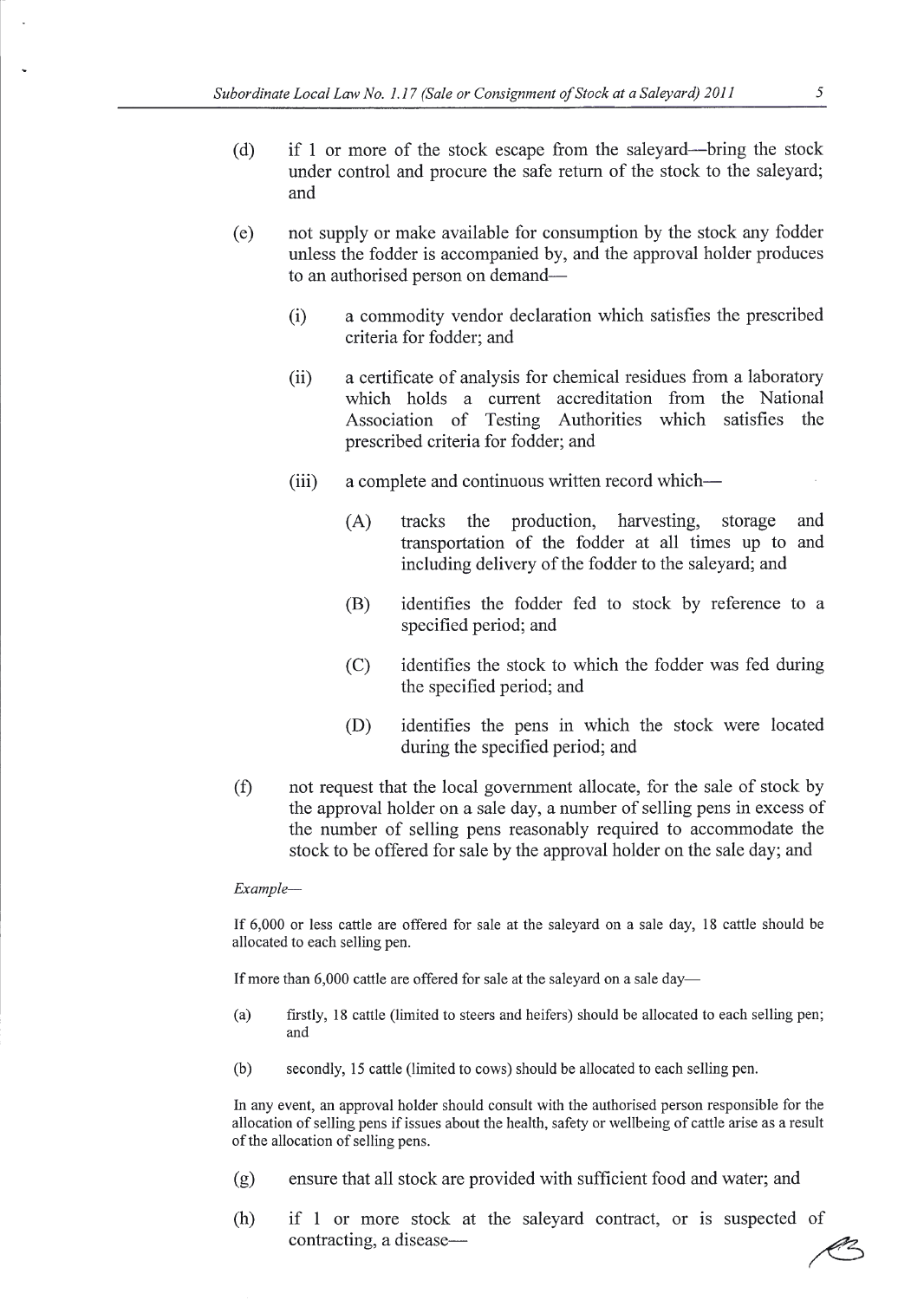- (i) isolate the stock from all other animals; and
- (ii) take immediate action to ensure prompt notification, treatment and removal of the stock; and
- (i) if I or more of the stock die at the saleyard-promptly remove the dead stock from the saleyard by a waste transporter to a waste disposal facility.
- (7) If the approval holder is offering cattle for sale at the saleyard, the approval holder must-
	- (a) have the cattle drafted and penned in selling pens as directed by an authorised person; and
	- (b) not draft or pen cattle in selling pens other than selling pens allocated to the approval holder by an authorised person; and
	- (c) not swap or exchange selling pens to be used for the sale of cattle with a person other than the approval holder; and
	- (d) be present at the saleyard to-
		- (i) facilitate the weighing of the cattle; and
		- (ii) provide details to the weighbridge operator at the saleyard to facilitate computerised weighing and printout of the weight and price of the cattle; and
		- (iii) attest to the second count of the cattle following the counting out of the cattle from the selling pens.
- (8) The approval holder must take out and maintain during the term of the approval specified insurance indemnifying persons who may suffer personal injury, loss or damage as a result of the escape of stock from the saleyard.
- (9) The approval holder must give the local government specified written indemnities, including a written indemnity in respect of persons who may suffer personal injury, loss or damage as a result of the escape of stock from the saleyard.
- (10) The approval holder must perform National Livestock Identification Scheme identification procedures-
	- (a) as necessary to ensure the efficient operation of the saleyard; and
	- (b) in the manner directed by an authorised person.
- (11) The approval holder must not bring or permit to be brought onto the saleyard any animal which is infected with a contagious disease or zoonosis.

### 7. Term of an approval

 $(1)$  The term of an approval may be assessed by an authorised person having &, (-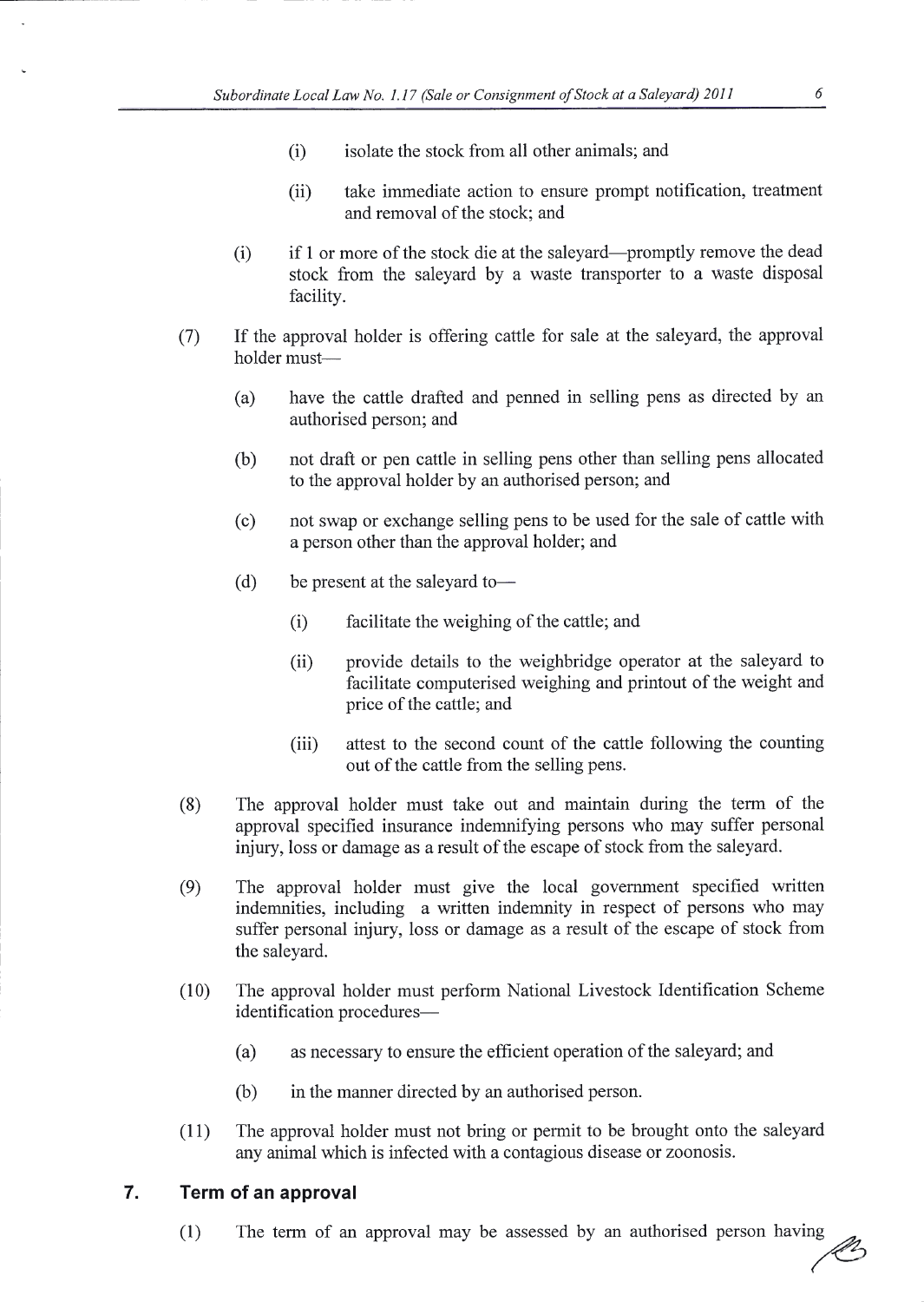regard to the information submitted by the applicant.

- However, the local government may fix the term for an approval if it is desirable to do so-(2)
	- (a) to provide common expiry dates for approvals; or
	- (b) for some other reason.
- (3) The term of the approval must be specified in the approval.

### $\mathbf{8}$ . Term of renewal of an approval

- (l) The term for which an approval may be renewed or extended must be determined by the local government having regard to the information submitted by the approval holder.
- If the local govemment grants the application, the local govemment must specify in the written notice, the term of the renewal or extension. (2)

## Table 1 - Third party certification

| Column 1                       | Column 2                     | Column 3                           |
|--------------------------------|------------------------------|------------------------------------|
| <b>Application requirement</b> | Individuals or               | <b>Qualifications necessary to</b> |
|                                | organisations that are third | be a third party certifier         |
|                                | party certifiers             |                                    |
| No application requirements    |                              |                                    |
| stated                         |                              |                                    |

 $\boldsymbol{7}$